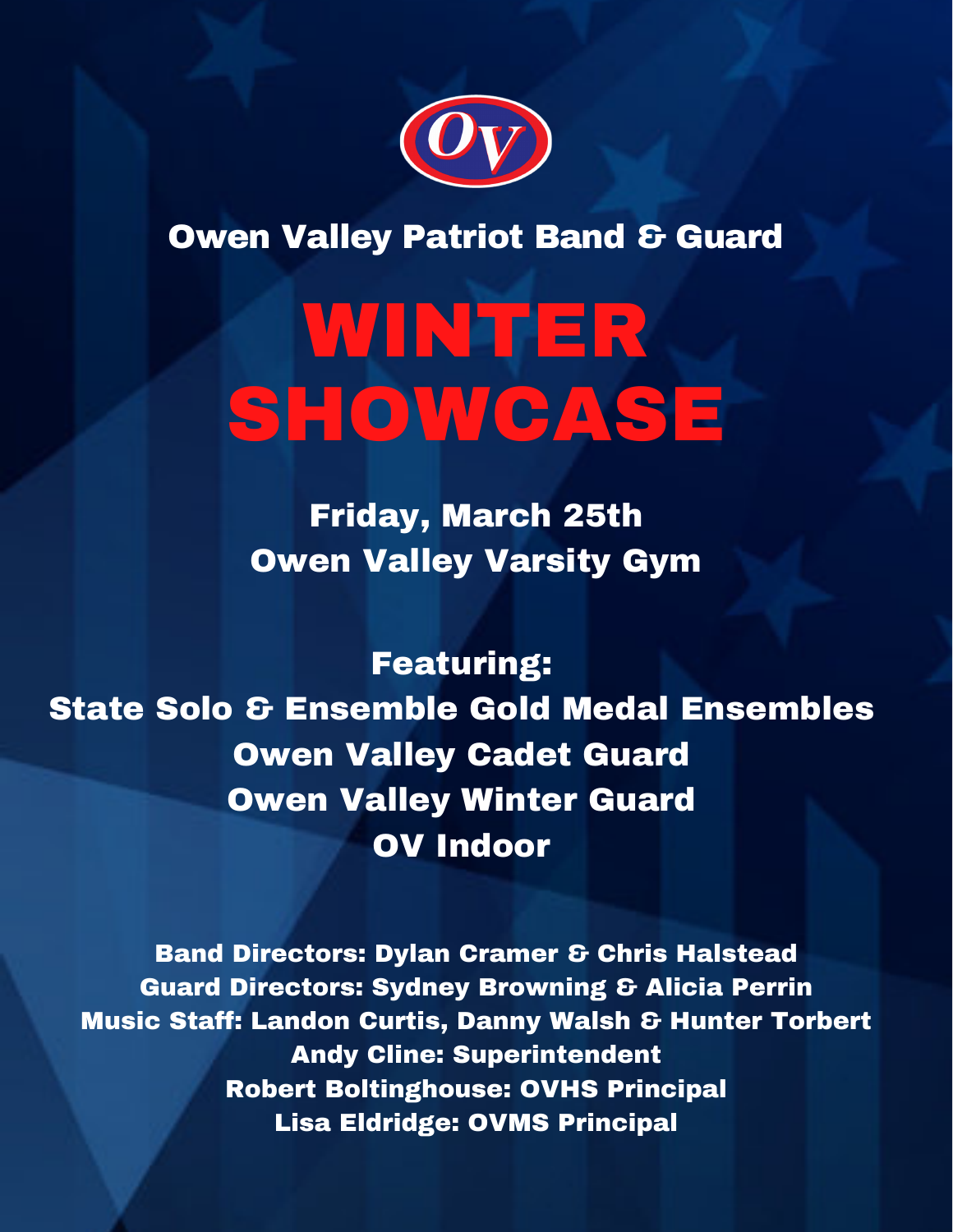## Performance Order

Cotton Sax Quartet A Study in Contrasts - Sammy Nestico Members: Lucas Abrell, Maisa Cotton, Dustin Jackson, Eli McDaniel

#### **Owen Valley Cadet Guard**

"Party in the Galaxy" Members: Jennifer Brown, Ava Dawley, Tayla Johnson, Zoe Kyle, Cadence Linville, Alexis Long, Mars Maldonado, Amira McGhee

Owen Valley Brass Quintet Contrapunctus I - Johann Sebastian Bach Members: Liam Barrett, Abi Lanham, Emma Lanham, Cloe Sharpee, Aiden York

### Owen Valley Winter Guard

"A Night at the Disco" Members: Maisa Cotton, Parker Curtis, Kaylin Douglas, Emma Hale, Carissa Hendershot, Chloe Lott, Lilly Parrish, Kayleigh Patton, Maddy Schultz, Kaylee Tillery, Emily Wright

Taylor Percussion Ensemble Metric Lips - Bela Fleck/arr. by Steinquist Members: Tyler McDaniel, Ethan Shade, Charles Shumar, Marissa Taylor

#### OV Indoor

The Heist feat. Ruckus - Randall Standridge & Urban arr. by Jay Dawson Members: Lucas Abrell, Liam Barrett, Kaden Bissinger, Abi Buchanan, Grace Coryea, Jacob Dennison, Tucker Donahue, Jakota Fisher, Skylar Giffel, Madi Gunderman, Charles Kim, Abi Lanham, Emma Lanham, Lily Leitzman, Eli McDaniel, Tyler McDaniel, Jocelyn Mooney, Emily Prine, Kat Robinson, Jeffrey Sare, Ethan Shade, Cloe Sharpee, Charles Shumar, Ashley Sparks, Xander Strong, Marissa Taylor, Hannah Walden, Aiden York